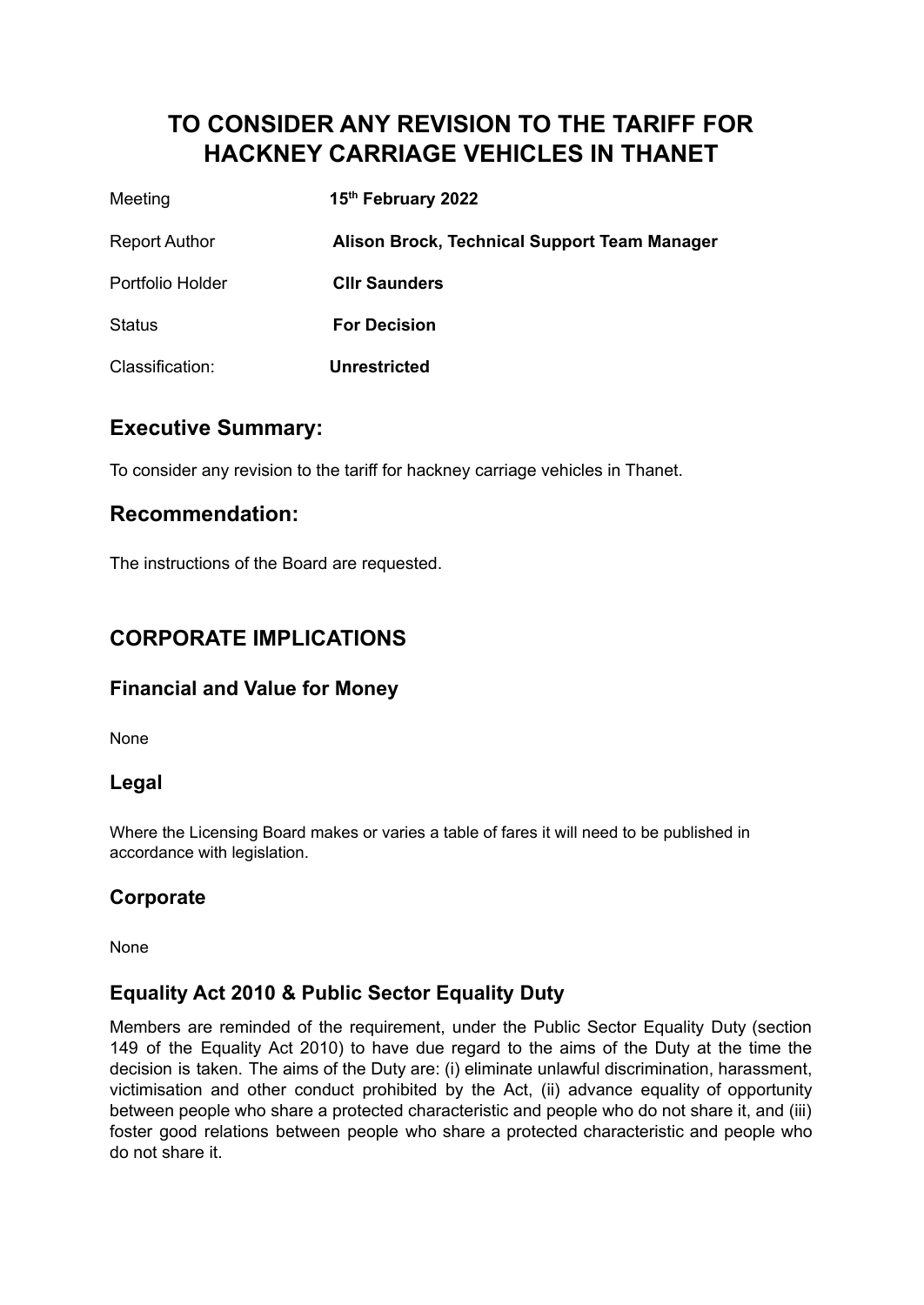Protected characteristics: age, sex, disability, race, sexual orientation, gender reassignment, religion or belief and pregnancy & maternity. Only aim (i) of the Duty applies to Marriage & civil partnership.

In considering this application it is appropriate to consider the rights of both the applicant and other parties, such as "responsible authorities" and\or "other persons" (objectors). The procedure for determining licences has a prescribed format to ensure fair representation of the relevant facts by all parties.

### **Corporate Priorities**

This report relates to the following corporate priorities: -

- *● Environment*
- *● Communities*

#### **1.0 Introduction and Background**

- 1.1 Under legislation contained in the Town Police Clauses Act 1847 and the Local Government (Miscellaneous Provisions) Act 1976 authority is given to Councils to set the rates/fares charged by hackney carriage vehicles in their area.
- 1.2 Until 2015 Members had agreed that the taxi trade set and advertised its own tariff.
- 1.3 A report went to the Licensing Board in March 2015 and members agreed to take over the responsibility for the fixing of fares for Hackney Carriage Vehicles and set the tariff and the fares have not increased since that date.

#### **2.0 The Current Situation**

- 2.1 A Hackney Carriage Driver has requested a revision of the fees as there have been no changes since 2015.
- 2.2 Annex A attached shows three tables
	- i) is a table showing the cost of a basic (ie before Midnight) fee for a 2 mile journey for Thanet and other surrounding areas with the dates these fees were set. This information was taken from the Private Hire Trade Magazine and is updated monthly. The national average Two mile Hackney fare at Tariff one is currently £6.08.
	- ii) The second table shows a suggested 10, 20 and 30% increase for the Thanet **Tariffs**
	- iii) The third table shows the increases for Tariffs 2 and 3.
- 2.3 Annex B the current tariff card and tariff cards for 10, 20 and 30% increase.